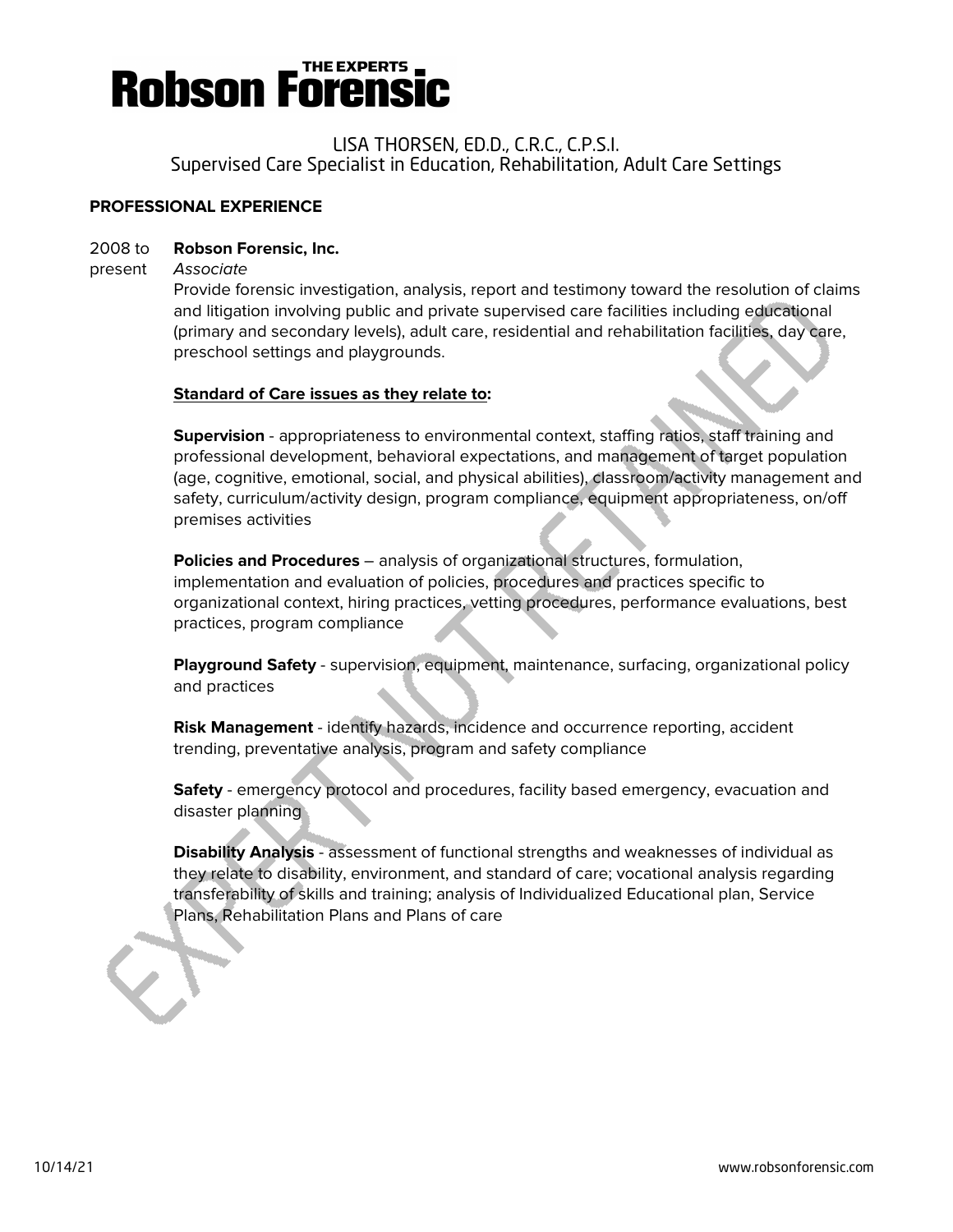

#### LISA THORSEN, ED.D., C.R.C., C.P.S.I. Supervised Care Specialist in Education, Rehabilitation, Adult Care Settings

#### 2002 to **The Rehabilitation Institute (TRI)**

2009 Administrator 2005-2009

- Administration of Care Facility/Vocational Education training program for individuals with disabilities.
- Formulated, implemented and evaluated organizational policies and procedures.
- Collaboration with external agencies that support all disability groups including: State agencies, Dept. of Education, group homes and other not for profit training programs.
- Managed five unique programs involving all disability groups; neurological, physical, emotional, psychiatric, learning, orthopedic, mental retardation and developmental disorders.
- Managed staff of 60, population of 300.
- Incident/occurrence reporting.
- Developed and implemented organizational Policies & Procedures.
- Corporate Compliance to internal and external needs.
- Instituted staff training and professional development.
- Human resource issues; fingerprinting, hiring, firing, training, inoculations, background checks.
- Grant writing.
- Strategic Planning; systems approach.

#### Director of Transition to Work Program 2002-2005

#### • Coordinated the Transition to Work program for multiply disabled youth from fifteen to twenty-one years of age.

- Developed, implemented and evaluated program based policies, procedures and best practices.
- Established collaborations with external school districts, families, and students.
- Implemented and developed Individual Educational Plans (IEP's) with school. districts and Rehabilitation Plans and Service Plans with State agencies.
- Provided ongoing counseling to students.
- Formulated student handbook and code of conduct.
- Supervised staff.
- Developed and taught social skills, conflict resolution and life skills groups to students.

#### 1995 to **St. Peter's Early Learning Center**

2002 Co-creator and Director

- Founder of community pre-school providing programming for children from one to five years of age.
- Established policies, procedures, and best practices to address school guidelines, health, care, safety and security issues
- Developed curriculum, implemented, and taught early education programs.
- Developed organizational structure of Board of Directors to oversee school.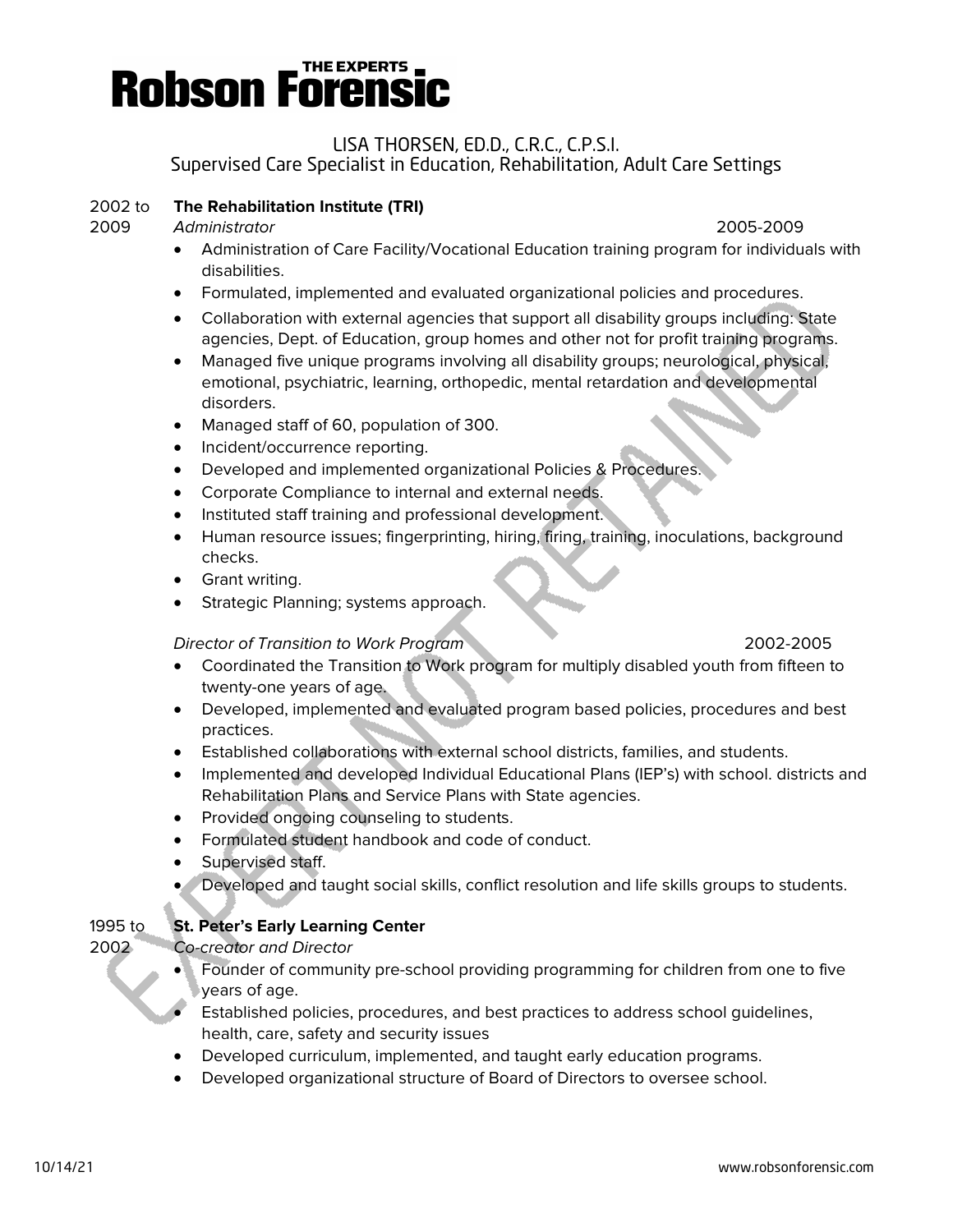#### LISA THORSEN, ED.D., C.R.C., C.P.S.I. Supervised Care Specialist in Education, Rehabilitation, Adult Care Settings

- Identified special needs of students and coordinated appropriate referrals to outside agencies.
- Interacted with parents of pre-school age students on a daily basis.
- Facilitated communication between church, school and community through monthly newsletters, fundraisers, community activities and parent/teacher meetings.
- Wrote and implemented annual budget, payroll, and financial records. Managed and supervised teaching staff of fifteen.
- Developed playground safety/supervision guidelines specific to environment.

#### 1990 to **In Home Day Care**

#### 1995 Day Care Provider

- Provided in home day care for children from birth to grade school with a staff to student ratio of 1:3.
- Organized and implemented creative structured lesson plans.
- Onsite and offsite premise activities.
- Developed best practices to ensure health, safety and well being of children.

#### 1981 to **Vocational Services for Individuals with Disabilities (VESID / OVR)**

#### 1989 Rehabilitation Counselor

VESID is a division of the NYS Department of Education working with disabled individuals.

- Developed liaisons with a variety of school districts, vocational training sites and colleges.
- Provided services for individuals with physical, emotional, neurological, intellectual, psychiatric, and developmental disabilities.
- Provided counseling regarding adjustment to disability, vocational evaluation, planning, and training, and functional assessments.
- Formulated Individualized Rehabilitation Plans.
- Developed on the job training sites, employer contacts and job placements.
- Coordinated medical examinations and reviewed medical histories for eligibility purposes and vocational rehabilitation and guidance.
- Office Specialist for individuals with Learning Disabilities and Traumatic Head Injury.
- Coordinated with facility based programs in regard to provision of services for individuals with disabilities.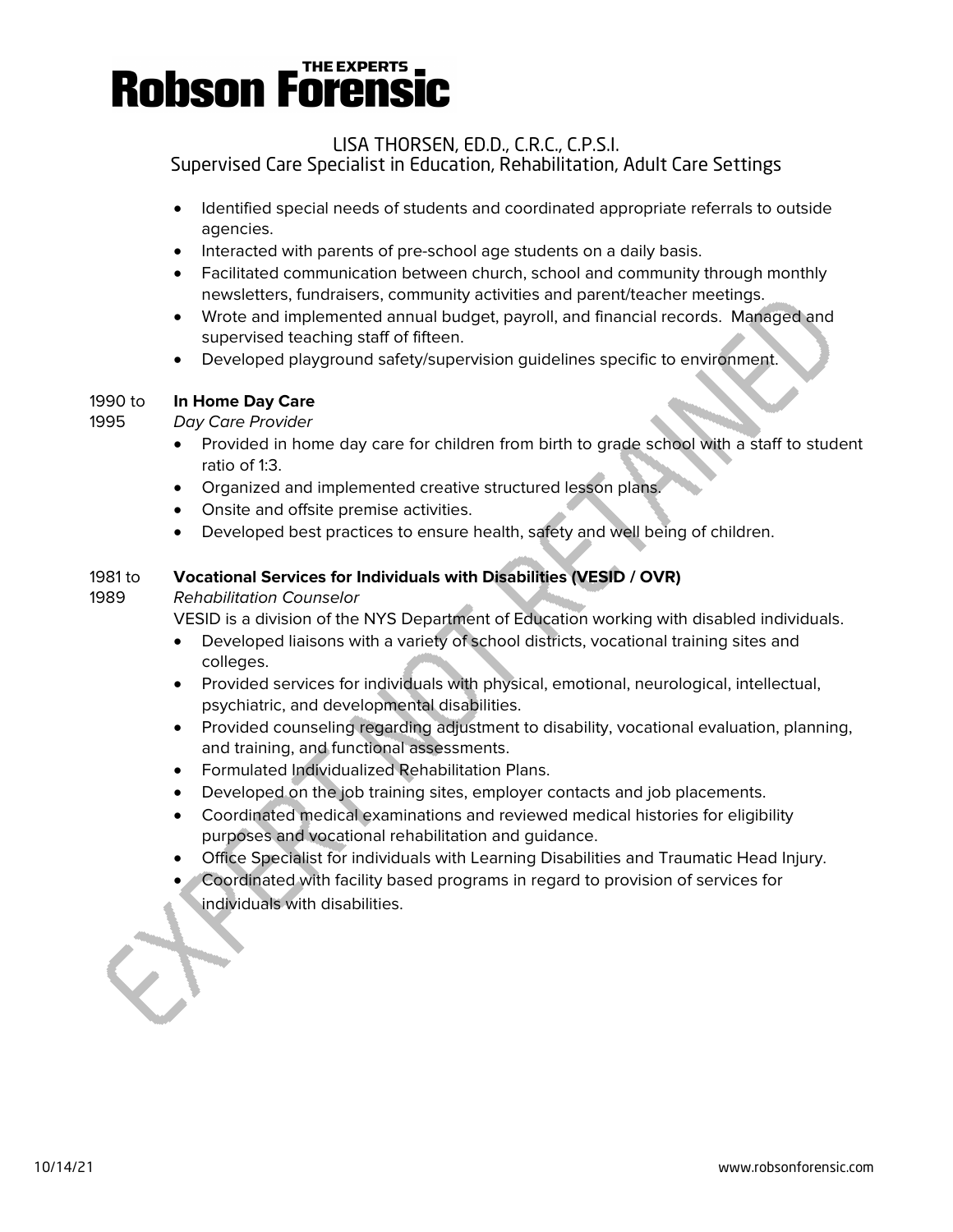

### LISA THORSEN, ED.D., C.R.C., C.P.S.I.

Supervised Care Specialist in Education, Rehabilitation, Adult Care Settings

#### 1980 to **United Cerebral Palsy**

1981 Rehabilitation Counselor

A rehabilitation facility that provides comprehensive rehabilitation services to adult individuals with disabilities.

- Provided rehabilitation counseling services to individuals with neurological, intellectual, and developmental disabilities.
- Formulated Individualized Rehabilitation Plans.
- Coordinated vocational training services.
- Provided work adjustment training services.
- Developed and taught social skills and life skills group.

#### 1978 to **Quality Care Agency**

1980 Home Health Care

- Provided quality home care to aging adults and individuals with disabilities and their families.
- Directed and implemented Activities of Daily Living Services to include bathing, dressing feeding, personal hygiene.
- Provided individualized supervision in community integration experiences and home, facility and off site premise activities.

#### **PROFESSIONAL CREDENTIALS**

Certificate in Advanced Studies, Educational Administration; Building and District Levels, Hofstra University, Hempstead, NY (SDA) Certified Rehabilitation Counselor (CRC) Teaching Certification, Nursery –  $6<sup>th</sup>$  grade Certified Playground Safety Inspector Certified Instructor in Non Violent Physical Crisis Prevention Intervention (inactive)

#### **EDUCATION**

- Ed.D. in Education within Foundations of Leadership & Policy Studies, Hofstra University, Hempstead, NY, 2012
- M.S. in Education, Specialization in Rehabilitation Counseling, Hofstra University, Hempstead, NY, 1980
- B.S. in Elementary Education, C.W. Post College, LI University, 1979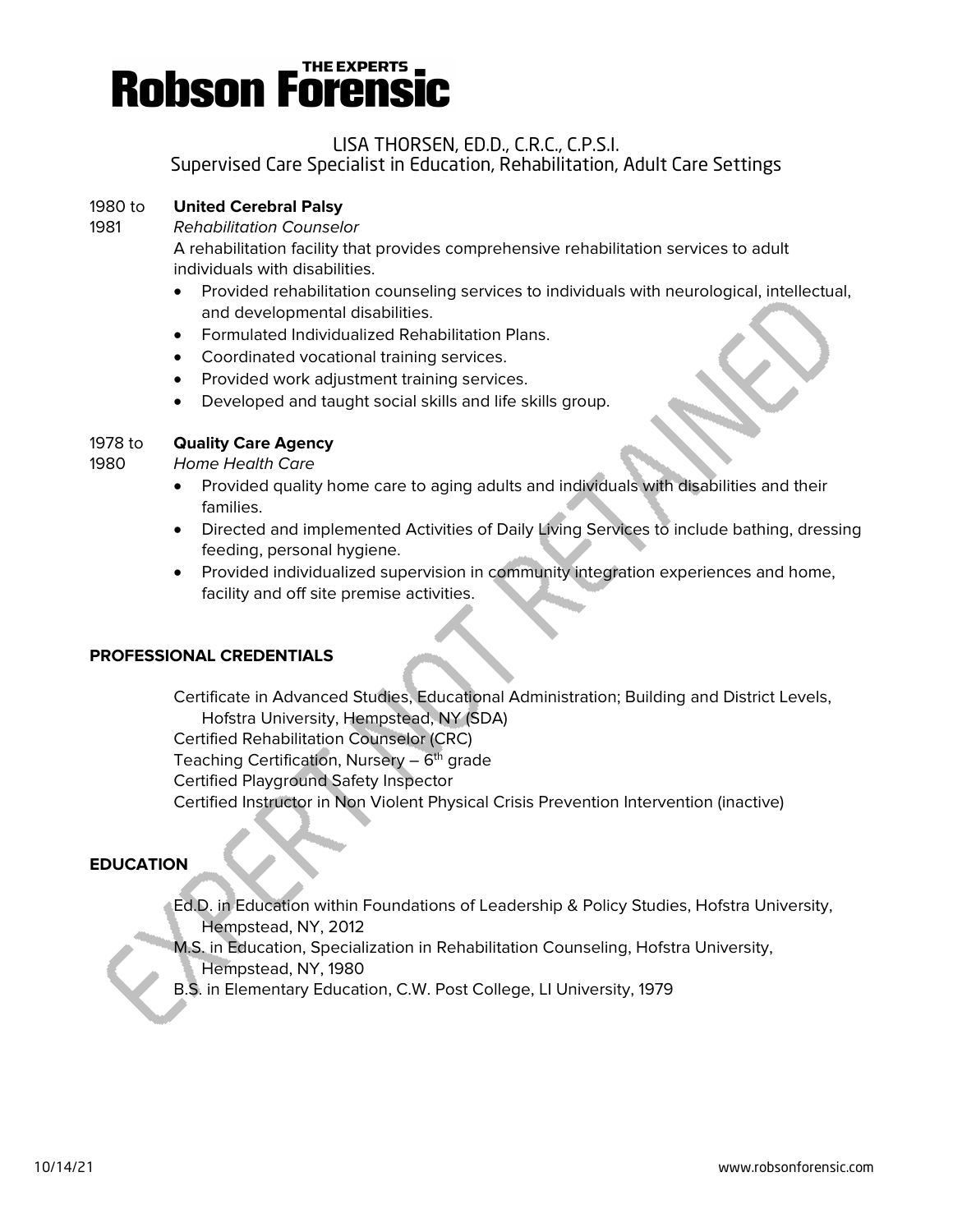LISA THORSEN, ED.D., C.R.C., C.P.S.I. Supervised Care Specialist in Education, Rehabilitation, Adult Care Settings

### **CONTINUING EDUCATION**

POLICY STUDIES/ORGANIZATIONAL STRUCTURES Connecting Research, Practice, and Policy to Ensure Equity for Children Birth, November 2019 Effective Communication and Conflict Resolution Among Early Childhood Professionals, November 2019 Professionalizing our Interpersonal Relationships in the Workplace, November 2019 Resilient Leadership and Coaching, November 2019 Developing Suicide Prevention Programming and Institutional Crisis Protocols, 2017 JuST Response: Policy and Field Guidance on Implementing Protective Responses for Juvenile Sex Trafficking, 2017 Care Provider Background Screening Clearinghouse, 2015 Staff Educational Requirements for NAEYC Accreditation, 2015 Techniques for Engaging in Difficult Conversations with Staff, 2015 Applied Research in Educational Administration, September 2007 Ethical Dimensions in the Health Professions, December 2007 Educational Administration, January 2007 School District Business Fiscal Planning & Management, July 2006 Educational Program Development, Delivery and Assessment, January 2006 Framing Problems & Making Decisions, September 2005 Engaging External Environments in Schools, July 2005 Schools as Social Organizations/Building Learning Communities in Schools, January 2005 Understanding Individuals within in Organizational Settings, September 2004 Measurement of Effective Team Performance, March 2004 Rehabilitation Administration – Building Team Dynamics, January 2004 Improving Management Skills, September 2002 Marketing and Public Relations, January 2002

DISABILITY AND REHABILITATION

Autism Spectrum, Different Not Less, 2021

A Practitioner's Guide to Autism Assessment, 2021

No More Autism Meltdowns: Strategies to Deescalate Meltdowns and Reduce Anxiety, 2021

Sensorimotor Interventions to Improve Social, Emotional, and Cognitive Functioning:

Neurological Approaches to Children with Autism, 2021

Early Intervention for ASD, 2021

The Neuroscience of Safety, 2021

Child-centered Approaches to Effective Autism Treatment, 2021

Motivational Interviewing for High-Functioning Autism in Adulthood, 2021

Theory of Mind: Implications for Clients with Autism Spectrum Disorder, 2021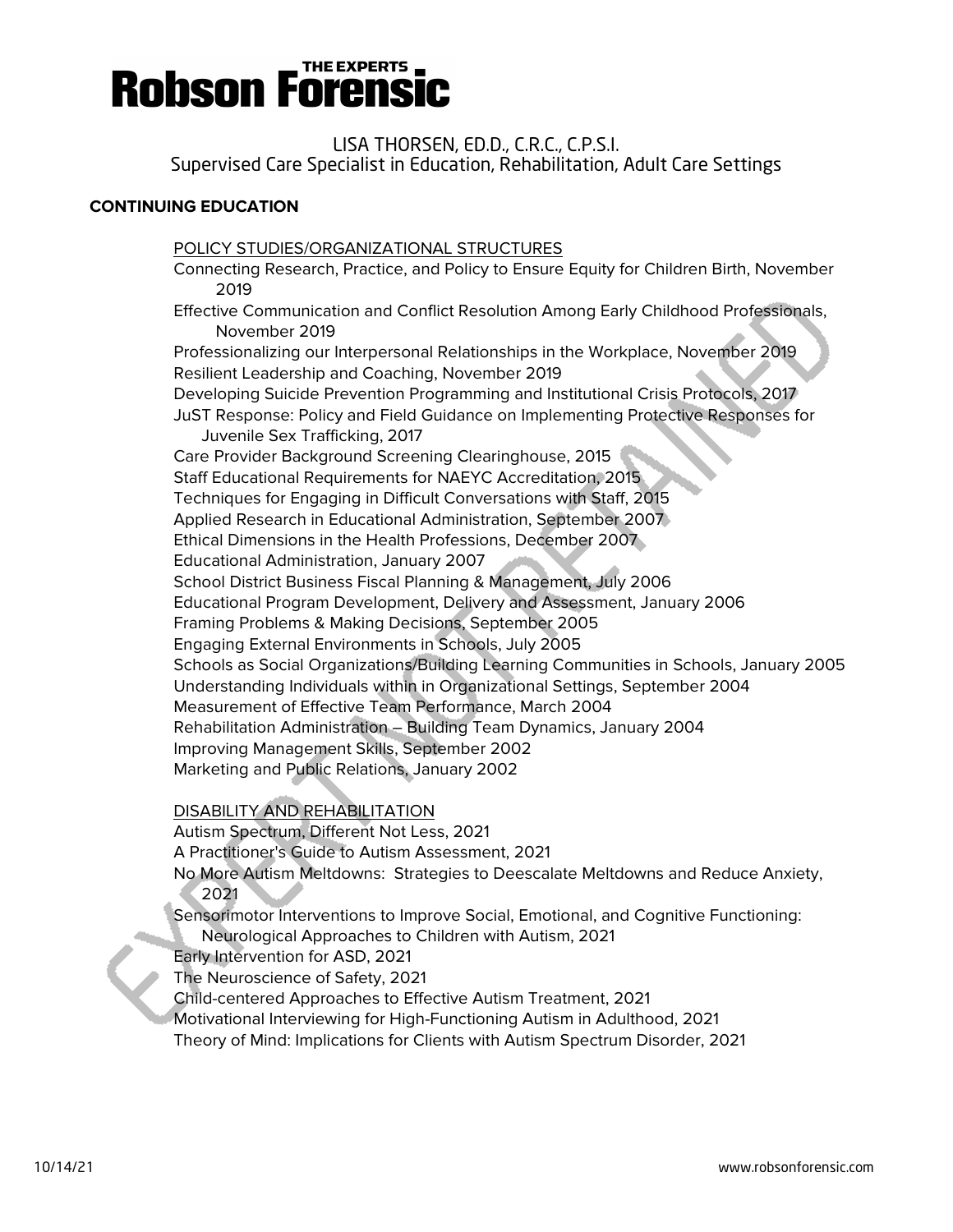| LISA THORSEN, ED.D., C.R.C., C.P.S.I.<br>Supervised Care Specialist in Education, Rehabilitation, Adult Care Settings                                                                                      |
|------------------------------------------------------------------------------------------------------------------------------------------------------------------------------------------------------------|
| 2021 Suicide Prevention Summit, online conference by Mental Health Academy<br>Innovation in Mens Mental Health                                                                                             |
| A strength-based Approach to Suicide Assessment and Treatment<br>Managing Hopelessness, Helplessness and Despair with Younger Clients                                                                      |
| Planning for Safety and Post-traumatic Growth<br>Perception is Everything: Stigma, Mental Health &b Suicide in Marginalized<br>Communities                                                                 |
| Rethinking Suicide: Implications for Military Personnel and Veterans<br><b>Contemporary Clinical Suicide Prevention</b>                                                                                    |
| Creating a Suicide-safe Culture with Zero Suicide<br>Addressing Youth Depression and SUicidal Ideation in a Post Pandemic World                                                                            |
| Psychosocial Interventions for Suicidal Youth and their Families<br>2020 Suicide Prevention Summit, online conference by Mental Health Academy                                                             |
| Applicability of Zero Suicide in Diverse Settings<br>Clinicians as Suicide Loss Survivors: Postvention for Caregivers<br>Data Science, Digital Media, and Suicide Prevention: A State of the Union Address |
| Recovery-oriented Cognitive Therapy and Suicide Prevention: Uncovering the Meaning<br>of High-risk Desires for Individuals with Serious Mental Health Conditions                                           |
| Moving America's Soul on Suicide: 988 and Integrated Crisis Response Services and<br>Supports                                                                                                              |
| The Collaborative Assessment and Management of Suicidality (CAMS): Effective<br>Procedures for using CAMS in Crisis Intervention Situations                                                                |
| Suicide in Schools: Prevention and Intervention<br>Suicide Prevention in the Age of Coronavirus: Working with Disaster-affected Clients                                                                    |
| When Suicidal Thoughts Persist: Treating Chronic Ideation<br>Suicide: Why are Older "White" Men so Vulnerable?                                                                                             |
| A Lifetime of Survival: Social Emotional Life Skills of Survival for Young Children, November<br>2019                                                                                                      |
| Using Trauma Informed Approaches to Enhance Self Awareness and Prevention Strategies,<br>November 2019                                                                                                     |
| Suicide and Self Mutilation, 2017<br>Counseling Girls for Depression during the Transition to Adolescence, 2017                                                                                            |
| Keeping Dreams Alive: Creating an LGBTQ Youth Specific Suicide Assessment Model, 2017                                                                                                                      |
| Empowerment! Promoting Self-Advocacy in Counseling with LGBTQ Clients, 2017                                                                                                                                |
| Creative Interventions for Use with Those Who Self Injure, 2017<br>Strength Centered Counseling, Bipolar Disorder, Medication Compliance, and Health<br>Self, 2017                                         |
| Embodied Healing: A Relational Body- Centered Approach to Trauma Counseling, 2017<br>Adolescent Self-Injurious Behavior: Analysis of the Youth Risk Behavior Survey Trends, 2017                           |
| Working with Transition-Aged Youth with Disabilities, 2017<br>Working with Students with Disability, 2017                                                                                                  |
| Dementia Capable Care, 2014                                                                                                                                                                                |
| Battling Post Traumatic Stress and Suicide, 2012                                                                                                                                                           |
| Career Counseling for Military Personnel and Veterans with Disability, 2012                                                                                                                                |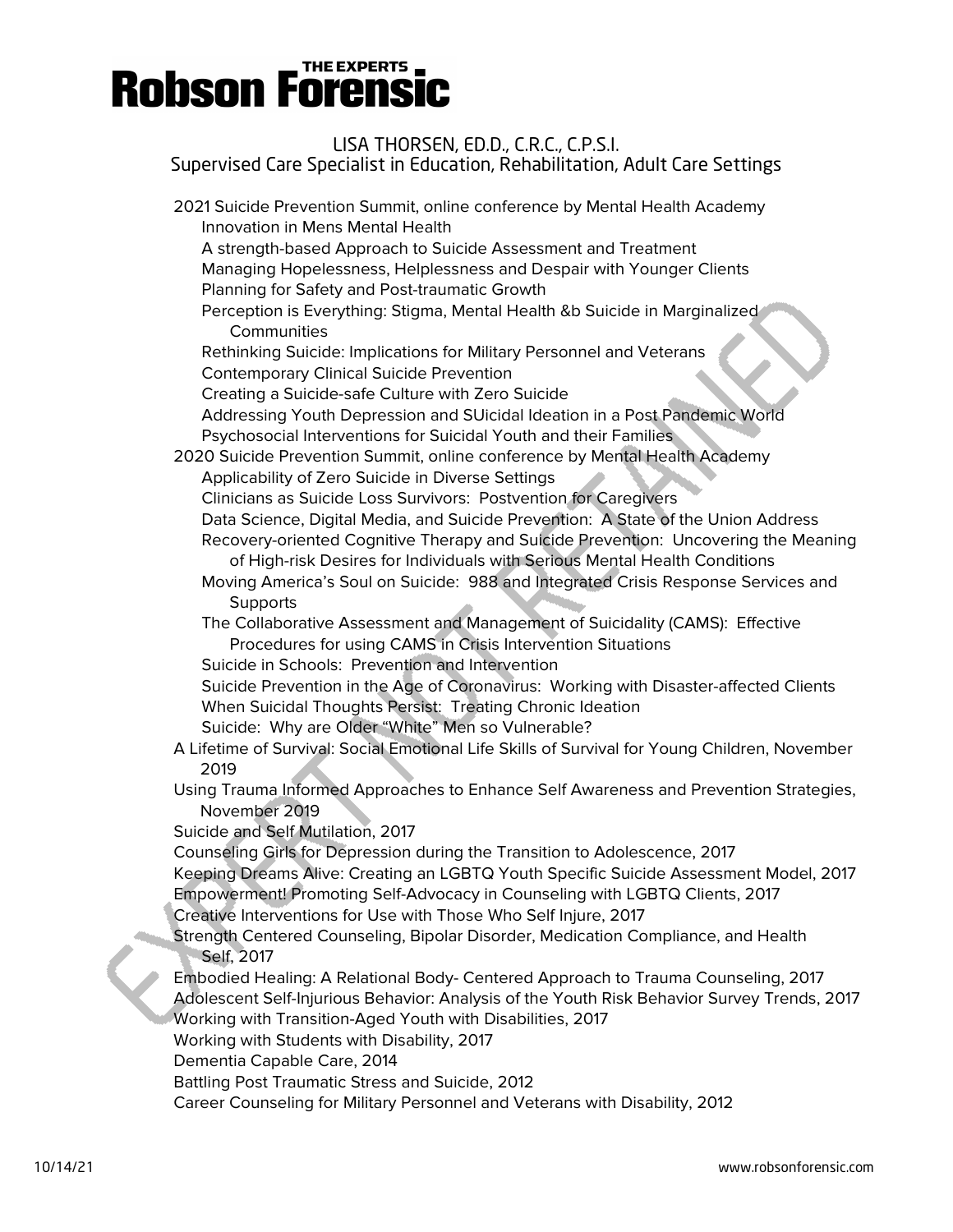LISA THORSEN, ED.D., C.R.C., C.P.S.I. Supervised Care Specialist in Education, Rehabilitation, Adult Care Settings

Adapting to Stress, 2012 Transforming Trauma Through Energetic Healing, 2012 Providing Counseling Support to Returning Veterans, 2012 Ethical Responses to Dangerousness; March 2012 Supervision of Rehabilitation Counselors; Supervising and Being Supervised Ethically; March 2012 Avoiding Ethical Hazards in Serving Complex Clients; March, 2011 Ethical Workplace Cultures in Rehabilitation, March 2011 Ethics and the Law in Rehabilitation, March 2011 Treating Masked Depression & Preventing Suicide, March 2011 Cognitive Behavioral Treatment for Mild Head Trauma in Children, March 2010 Using Teens Knowledge to Improve Depression Screening, March 2010 Adventure Based Counseling Interventions for Children & Adolescents Obesity & Disability, March 2010 Sexuality & Disability, March 2010 & February 2017 Post Secondary Counseling/Support for Students with Learning Disability and Post Traumatic Stress Syndrome Veterans, March 2010 Predictors of Attitudes toward Disability and Employment Policy Issues, March 2010 Caring for Alzheimer Patients, March 2010 Rehabilitation Counseling Ethics, March 2010 Strategies for Crisis Intervention Prevention, 2008, 2006 Awareness of Disability Conference, May 2004 Conflict Resolution Skill Development, March 2004

#### SCHOOL/SCHOOL VIOLENCE

Preventing and Intervening with Aggressive Behaviors in Young Children, November 2019 Impact of gender-stereotyped bullying behaviors in early years, November 2019 Challenging Behaviors in the Classroom: Understand, Prevent, and Respond, November

2019

Anger, Tantrum and Rage: Helping the Out of Control, November 2019 The Standard of Care for Transporting Students, March 2018 Bullying and the Emotional Mind: Using DBT Skills to Foster Resiliency, 2017 Effective Collaboration Approaches Between Assessors and Providers in Using the

Environmental Rating Scales for Quality Improvement, 2015

Teaching Young Children With Autism Spectrum Disorder in the Inclusive Classroom, 2015 Gender Identity in Early Childhood, 2015

Involving Children in the Conflict Resolution Process, 2015

Children Environmental Exposures in Early Care and Learning: Preventing Harm Through

Emerging Initiatives and Best Practice, 2015

Addressing Grief and Loss with Children, 2015

Gender: It's More Complicated Than We Think, 2015

School Response to Violence Seminars, 2010-2012

Improving School Climate to Eradicate Climate of Bullying- March 2011

School Emergency Preparedness to Violence- March 2011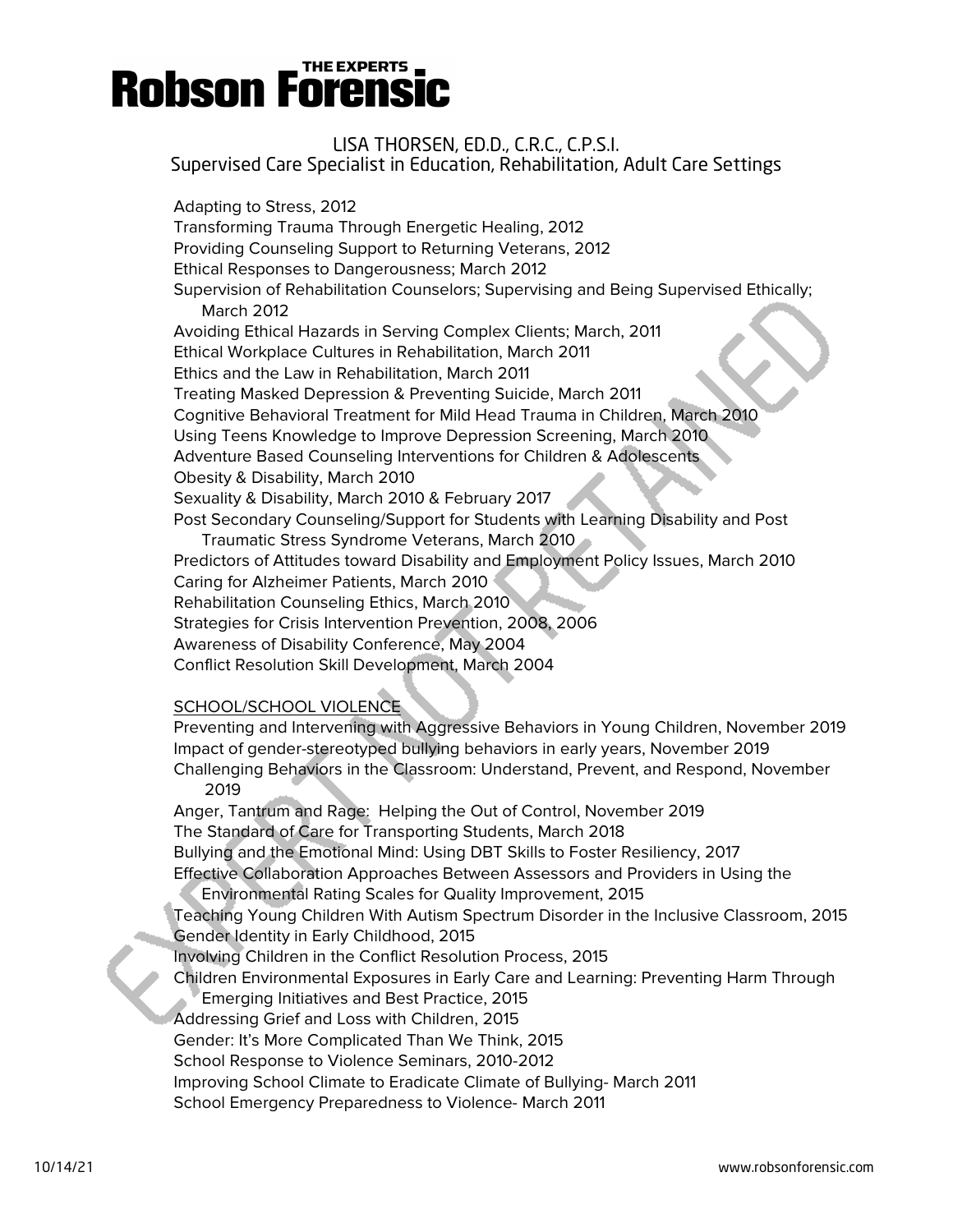#### LISA THORSEN, ED.D., C.R.C., C.P.S.I. Supervised Care Specialist in Education, Rehabilitation, Adult Care Settings

Dating Violence among the Adolescent Population, March 2011

Relevance and Outcomes of Motivational Interviewing across Behavioral Problems, July 2010

Counselor and Educator Practices that Promote Student Resiliency, June 2010

Assessing Violence Risk, American Counseling Association, May 2010

Developmental Assets for Children, March 2010

Cyber Bullying & Balance, March 2010

Qualitative analysis in Educational Research–'Getting & Keeping my job'- a 3 year longitudinal study of disabled secondary education youth who successfully transitioned from school to work, 2009

Quantitative Analysis in Educational Research – "Are They Ready?" a formative program evaluation to determine the preparedness of disabled youth in entering the job market, 2008

Fire/Arson in schools, 2006

Drug/Alcohol in schools, 2006

Youth, Violence + Gangs – Promoting Healthy Alternatives, November 2006

School Violence Prevention Intervention, 2006

Problem Solving Skills: Impact on Services, March 2004

#### PLAYGROUND

National Recreation & Park Association Playground Safety Inspector Training, 2012 National Program for Playground Safety, University of Northern Iowa- Playground Safety School, August 2010

National Program for Playground Safety, 2010

Playground Supervision Training for Child Care Providers Playground Supervision Training for Elementary Schools Playground Maintenance for Front Line Workers

#### ABUSE

Sexual Assault, 2020 Inside the Mind of the Trafficker, 2018 Sex Trafficking: Understanding and Empowering Survivors of Sexual Slavery, 2017 Child Physical Abuse: Crime Scene Investigation, 2017 Can Youth Serving Organizations Personnel be Influenced to Develop Prevention Behaviors, 2017

Preventing Child Abuse and Neglect: Overview of the Center for Disease Control's Technical package, 2017

Safety Planning With Adolescents Who Have Engaged in Sexually Abusive Behavior, 2017 Overcoming Barriers to Protecting Children from Sexual Abuse, 2017 Supervising for Safety: The Administrator's Role in Abuse Risk Management, 2017 Why do Forensic Interviewers Need to Ask About Grooming Activities, 2017 Don't Forget About Me: Sexual Abuse Prevention and Children with Disabilities, 2017 An Overview of Children with Problematic Sexual Behaviors, 2017 Sexual Abuse Prevention Training, January 2011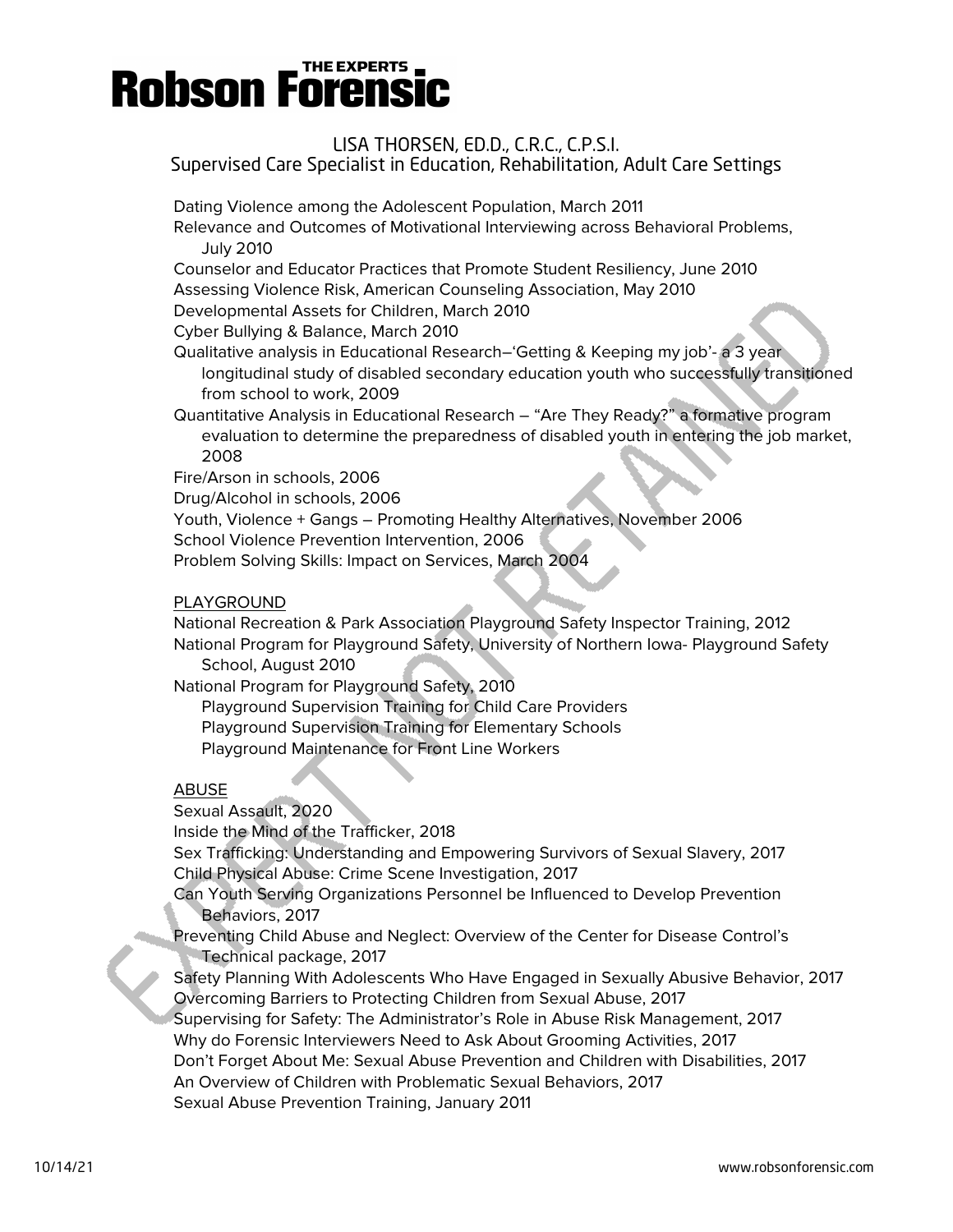

### LISA THORSEN, ED.D., C.R.C., C.P.S.I. Supervised Care Specialist in Education, Rehabilitation, Adult Care Settings

#### **PROFESSIONAL MEMBERSHIPS**

American Camping Association American Counseling Association American Professional Society on Abuse of Children American Rehabilitation Counseling Association Association for Adult Development and Aging ASTM International International Association of Rehabilitation Professionals National Association of Education of Young Children (NAEYC)

#### **INVITED SPEAKER/PRESENTATIONS**

- Perrin Conference. "Coverage and Litigation Issues Surrounding Sexual Harassment, Assault and Abuse Claims Conference," 2020
- Broward County Justice Association, "Safety in our Playgrounds & Supervised Care Settings," 2014
- Perrin Conference. "Coverage and Litigation Issues Surrounding Sexual Harassment, Assault and Abuse Claims Conference," 2020
- Broward County Justice Association, "Safety in our Playgrounds & Supervised Care Settings," 2014
- Florida Justice Association CLE Course, "Playground and Sports Safety and Standard of Care," 2013
- North Museum of Natural History and Science, Exhibits, Demonstrations, Science Fair Judge, Lectures, 2011-present
- New London County Bar Association, Supervision and Vocational Rehabilitation, June 2010 Legal Support Staff of North Carolina, Understanding and Getting the Most Out of Your Expert, April 2010
- American Association of Legal Nurse Consultants, Safe Care and Supervision, January 2010 Lancaster Area Paralegal Association, Understanding and Getting the Most Out of Your Expert, September 2009

#### **PUBLICATIONS**

Olsen, H., Thorsen, L. (2013). Supervision on the school playground. Scholar-Practitioner Quarterly, 7(1),85-93

Thorsen, L. (2012). A hop, skip and a jump; A case study examining playground safety practices and policies within a mid-sized school district. (Doctoral dissertation). Hofstra University, Hempstead, NY. (ProQuest: AAT 3499395)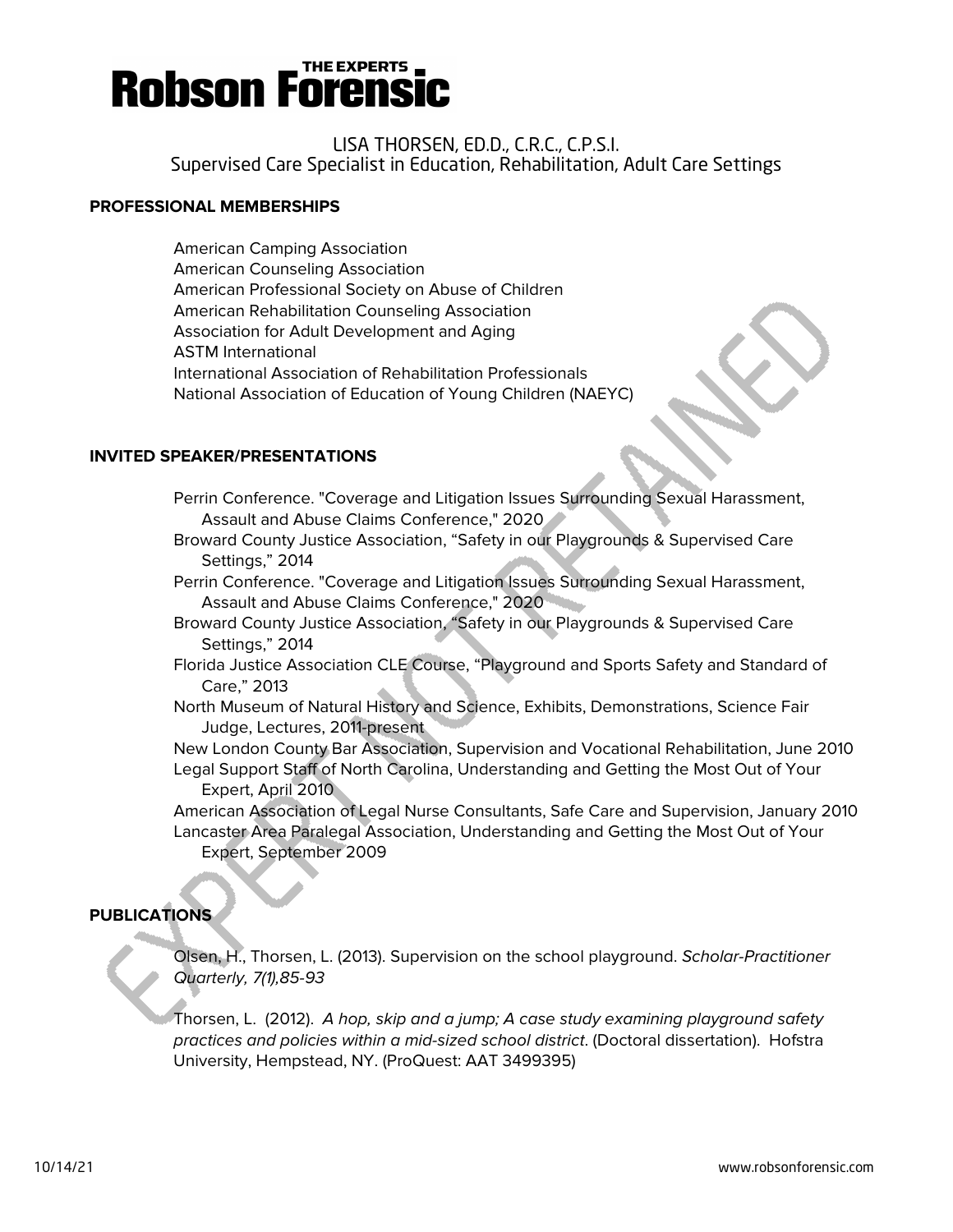### LISA THORSEN, ED.D., C.R.C., C.P.S.I.

Supervised Care Specialist in Education, Rehabilitation, Adult Care Settings

### **POLICY/OPERATIONS/ADMINISTRATIVE EXPERIENCE**

- Developed and implemented organizational structures, policies and procedures, and risk management plans.
- Performed employee human resource activities and issues including new hires, terminations, disciplinary actions, job descriptions, employee evaluations, orientation protocol and salary surveys.
- Developed Corporate Compliance Plans for agency.
- Directed and participated in Incident Review Committees to develop trends and corrective actions.
- Investigated employee, student and client occurrences and incidents.
- Developed conflict resolution strategies, code of conduct and orientation practices and protocols for students.
- Managed and directed individual programs and entire agency for State and County audits.
- Implemented agency fingerprinting policy and PPD inoculations for all staff members.
- Developed long term strategic plans for agency.
- Supervised staff of up to sixty exempt and non exempt employees.
- Marketed new programs to funding sources and performed program evaluations to determine their efficacy.
- Wrote grants to State, County and private agencies for program expansion and services.
- Organized and facilitated fund raising activities for organizational based settings.
- Planned and prepared budgets.
- Oversaw construction and renovation of 39,000 square foot building involving licensure of Office of Mental Retardation and Developmental Disability, Office of Mental Health, NYS school districts, Vocational Educational Services for Individuals with Disabilities and County municipalities and zoning boards.
- Coordinated transportation arrival and dismissal process within facility based program
- Developed, coordinated, and supervised summer day programs for students and older adults.

### **EARLY EDUCATION EXPERIENCE**

- Developed and implemented Policies and Procedures for preschool in regard to safety, supervision, health care, risk management, emergency protocols, written student evaluations, staff development, and organizational structure.
- Director and Founder of preschool for children one to five years of age.
- Developed curriculum for early childhood preschool for students ages one to five.
- Developed and coordinated Summer Camp programs.
- Taught classes for preschool children from one to five years of age.
- Provided early detection of special needs assessments of children.
- Evaluated program efficacy on ongoing basis.
- Evaluated staff lesson plans and written student evaluations.
- Supervised staff in all issues involving safety, supervision, and education of children.
- Initiated external communication between parents, schools, community and church through open houses, conferences, early intervention meetings, fund raising activities, publications, and support services.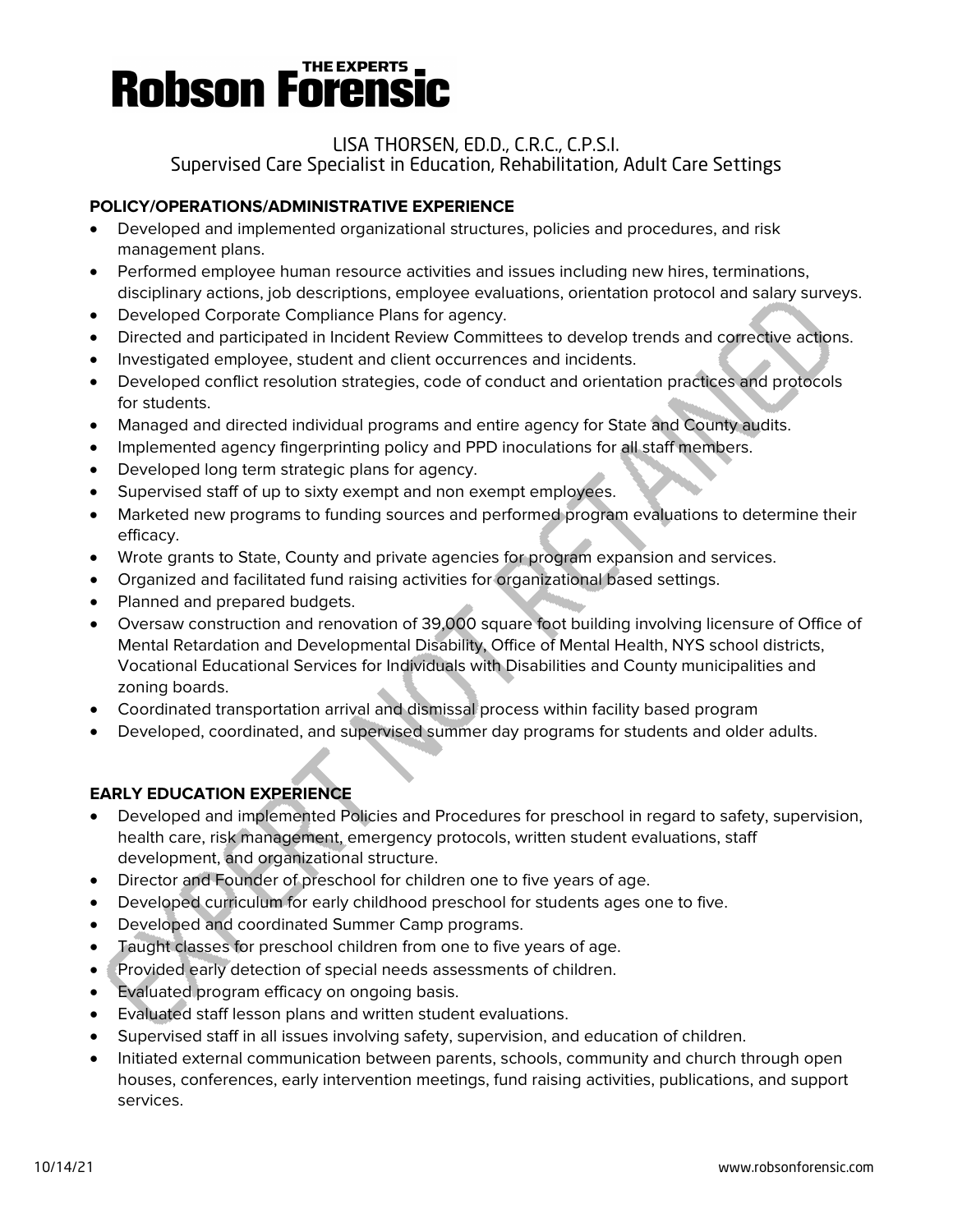#### LISA THORSEN, ED.D., C.R.C., C.P.S.I. Supervised Care Specialist in Education, Rehabilitation, Adult Care Settings

- Developed Board of Directors as governing agent for the school and chaired monthly meetings for oversight.
- Provided Home Day Care for children ages one month to five years.
- Performed playground safety inspections in indoor and outdoor play areas in day care, pre-school, and elementary schools.
- Investigated safety and supervisorial components of playground injuries.
- Organized and facilitated fund raisers for not for profit setting.
- Initiated, organized, and participated in offsite premise activities.

#### **SECONDARY EDUCATION EXPERIENCE**

- Developed, implemented, and evaluated policies, procedures and practices to ensure health and safety of students**.**
- Initiated special education programs for Special Education at risk youth between the ages of fifteen to twenty-one.
- Supervised teaching staff, implemented written staff evaluations, classroom observations, curriculum oversight and professional development.
- Developed and coordinated liaisons between students, school districts, families and school.
- Participated in interdisciplinary Committee for Special Education meetings on individual students with school districts.
- Collaborated with school districts to develop Individualized Educational Plans for students.
- Taught and counseled students with varying disabilities, socioeconomic status, racial and demographic diversity.
- Developed behavioral strategies in integrating students with disabilities into the mainstream population.
- Formulated and implemented classroom management techniques and functional behavioral assessments plans.
- Developed individual student schedules and curriculum for vocational training and academic programs.
- Provided ongoing counseling to students regarding adjustment to disability, social skills, life skills, sexuality issues, conflict resolution, interpersonal issues, and work adjustment skills.
- Knowledge and understanding of gang cultures, behavioral patterns, and students 'at risk' of involvement.
- Advisor of teen youth group.
- Investigated sexual abuse cases in juvenile residential facilities, school settings and employment settings.
- Assessed the educational, vocational, and physical impact of disability of students in school and college settings.
- Assessed and implemented environmental modifications specific to student needs.
- Coordinated transportation arrival and dismissal process of Out of District program
- Coordinated with Foster Care agencies for benefit of students
- Developed and coordinated Summer Day Program to include specific Independent Living Skills for secondary education students with disabilities.